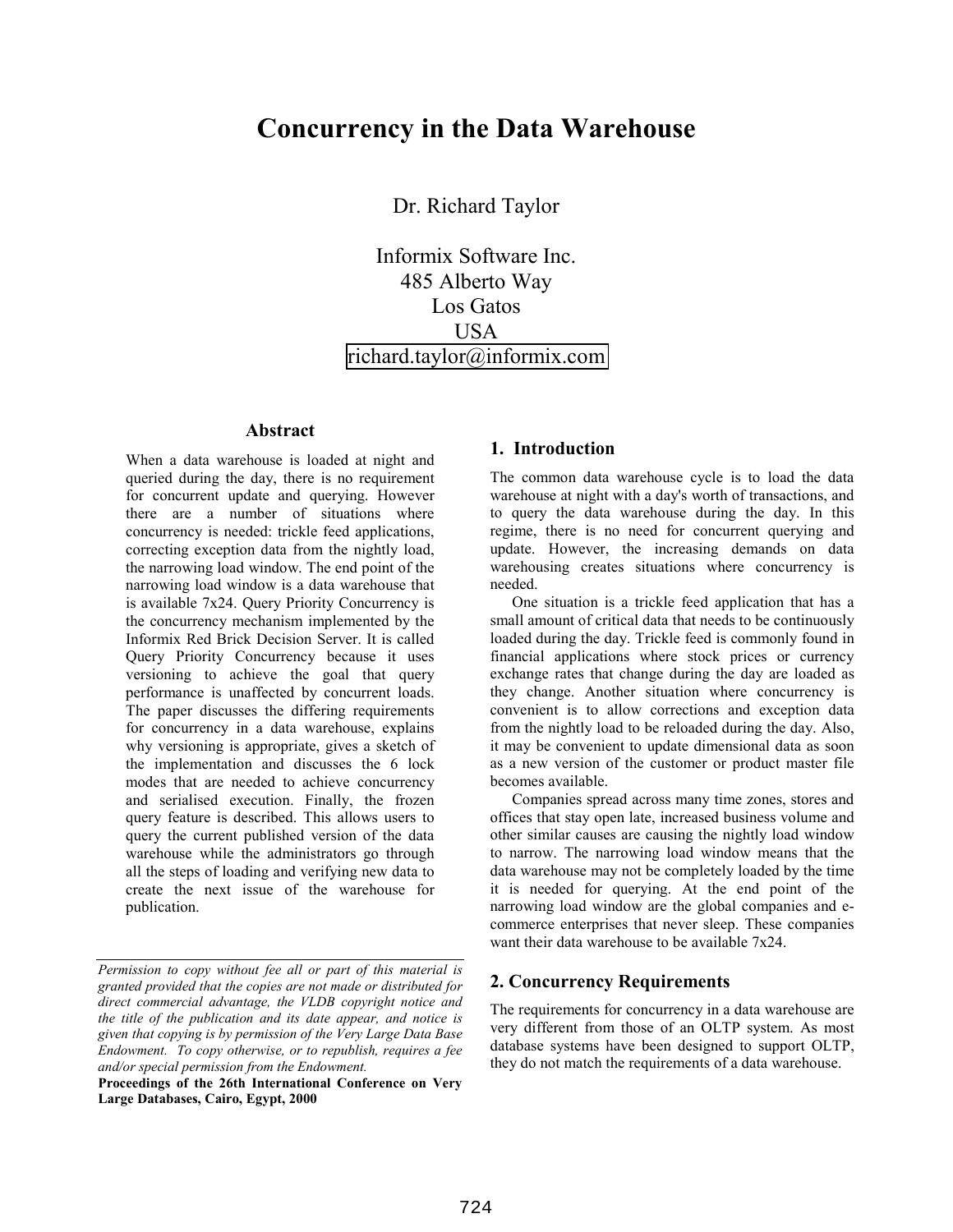Consider the transaction. An OLTP transaction typically uses indexes to directly select a small number rows and perhaps update some of them. In a data warehouse a typical query may access multiple tables through several indexes, join the results, hopefully with the aid of a multi-table join index and then perform some aggregation to produce a result. The other type of transaction in a date warehouse is a bulk load, which needs to build several indexes including join indexes and may need to check referential integrity and if necessary automatically generate rows to maintain referential integrity.

In an OLTP system, having a transaction lock individual rows works most of the time, and where there are hot spots that prevents locking from working, special techniques can be used. One special technique is versioning where the unit of data being versioned can be a row or even a data item. In a data warehouse, locking individual rows is not useful for either queries that roam over large amounts of data or for the bulk loader. Versioning is a useful technique for allowing bulk loads to proceed in parallel with queries, but the versioning system has to be able to handle versioned data on a far larger scale than is ever envisioned by the implementers of an OLTP system.

### **2. Query Priority Concurrency**

The Informix Red Brick Decision Server implements concurrency using versioning. This concurrency mechanism is called **Query Priority Concurrency** because it is specifically designed for data warehousing with the goal that query performance is unaffected by concurrent modifications of the database. A query sees a consistent snapshot of the database. This snapshot is called a **revision**. A transaction that modifies the database makes a new revision of the database. Each new revision is assigned a monotonically incrementing number.

The implementation of Query Priority Concurrency is straightforward. When a data block is modified, the new version of the block is written to a special segment called the **version log**. Whenever a block is fetched from disk, the transaction checks an in-memory index called the **version log index** to see whether the block should be fetched from the database or from the version log. There may be multiple versions of a block in the version log associated with different revisions. The version log index ensures that the correct block is selected. Finally, when it is safe to do so, blocks from the version log are merged back into the database by a **vacuum cleaner daemon**.

The transaction manager keeps a table of active revisions that is used to determine when the vacuum cleaner daemon should clean a revision. When a query starts, it is assigned a revision R to read. R is always the latest committed revision, except in the case of the frozen query revision feature, which is described later. When the transaction finishes and the transaction manager determines that no other transaction is accessing R or any previous revision, the vacuum cleaner is alerted that it can start cleaning. The vacuum cleaner cleans all revisions in the version log up to and including the latest active revision. This protocol means that when modifications to the database have completed and the queries that access older revisions finish, the vacuum cleaner daemon can clean out the entire version log.

A transaction that updates the database reads the current revision of the database when it starts. Modified blocks are written to the version log, but the blocks are not assigned a revision number until the transaction commits. This means that many transactions can be modifying different tables the database concurrently and the order in which they can commit is not predetermined.

Another important optimisation is that new blocks are written to the database directly. The only blocks that are written to the version log are blocks that are modifications of existing blocks. Thus in a load of new data, we expect the data blocks to be written to directly to the database while most of the changes to indexes will be modifications of existing blocks, and therefore go to the version log. The flip side of this optimisation is that bulk deletes create new versions of blocks that are completely empty. Users are suggested to use non-versioning deletes when they roll-off data to create space.

## **3. Locking**

As has been discussed, fine granularity locking is not appropriate for data warehousing. The Red Brick server only implements table locks, and these locks are used to ensure that there is only one transaction that is modifying a table at one time. While a transaction is creating a new revision of a table, other transactions can read the previously created revisions of the table. However, there is a potential for problems if these other transactions are also modifying other tables in the database system.

For example, a transaction could be reading a fact table to create an aggregate table, while at the same time, another transaction could be loading new data into the fact table. If this were allowed, when both of these transactions commit, the aggregate table will not reflect the contents of the fact table. Another example is that a transaction could be loading a fact table and checking referential integrity by reading a dimension table while at the same time another transaction could be deleting rows from the dimension table. If this were allowed, when both transactions committed, referential integrity of the fact table would be broken.

To overcome these problems, new lock modes are required. The Red Brick server implements 6 lock modes as shown in Table 1.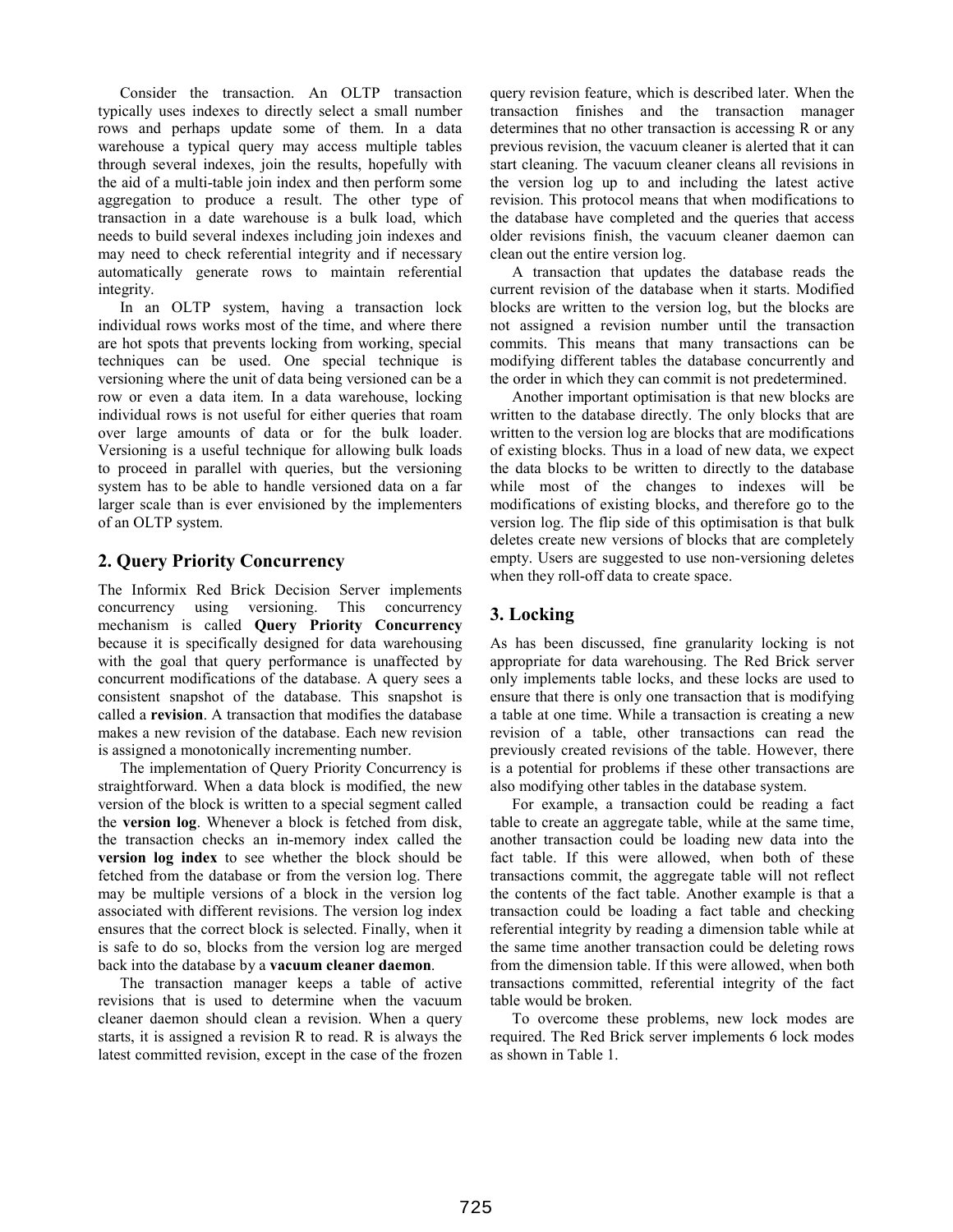| RO        | Read Only  | Normal read lock, used by queries. Compatible with versioned writes.                     |
|-----------|------------|------------------------------------------------------------------------------------------|
| RK        | Read Key   | Indicates that the key should not change. Used for referential integrity checking        |
| RD        | Read Data  | Not compatible with versioned writes, used by a transaction that read existing tables to |
|           |            | modify another table.                                                                    |
| <b>WD</b> | Write Data | Used by versioning operations that do not change the existing key column in a table:     |
|           |            | versioned inserts and non-key column updates.                                            |
| WK        | Write Key  | Used by versioning operations that change the key column: versioned deletes and updates  |
|           |            | to key columns.                                                                          |
| WB        | Write Only | Non-versioned modifications to the table. Not compatible with any other lock.            |

#### **Table 1. Lock Modes**

The lock compatibility matrix is shown below.



The compatibility matrix shows that a RK lock is compatible with a WD lock but not a WK lock. Thus, a transaction can insert rows into a table that is being used for referential integrity checking, but the transaction cannot delete rows from the table.

By default, a transaction that does an INSERT ... SELECT ... gets a RD lock because it is both reading tables and writing a table. The RD lock is not compatible with any versioning write locks. This behaviour can be overridden by setting the transaction isolation level to repeatable read, in which case an RO lock is used.

The RK lock and its associated WK lock can be thought of as a special case of the RD lock that allows greater freedom while checking referential integrity. In practice this is important in the Red Brick server, which relies heavily on referential integrity for maintaining the coherence of its join indexes and algorithms.

### **4. Periodic Commit**

Query Priority Concurrency provides a simple transaction atomicity mechanism. When a transaction aborts, all that is needed to rollback the transaction is to throw away the blocks in the version log that have been created by the transaction. Similarly, crash recovery is just a matter of restoring the version log metadata and then restarting the vacuum cleaner, which will proceed to clean all the committed blocks in the version log.

Statement atomicity is an essential characteristic of a transaction. However it is sometimes convenient to have sub-statement atomicity. **Periodic Commit** is a feature in the Red Brick loader that implements sub-statement atomicity. The concept is that a load statement can be specified to commit after a number of rows have been loaded, or that the commit occurs after a specified time interval or either depending on which comes first.

The time interval is used to implement trickle feed applications. In a trickle feed application, a low volume stream of data is loaded continuously while the data warehouse is being queried. To implement trickle feed, the periodic commit timer is set to a suitable interval, for example 15 minutes. Then, every 15 minutes, the date loaded since during the interval is committed and immediately becomes visible to any new queries that access the database.

Another use of periodic commit is to save having to restart a bulk load from the beginning when the load aborts. In this case the loader is set to commit after loading a specific number of rows, say for example, every 10 million rows in a 100 million row bulk load. If the load does abort, at most 10 million rows needs to be reloaded, rather than an average of 50 million rows that would have to be reloaded without using periodic commit.

### **5. Frozen Query Revision**

The process for creating a data warehouse involves a number of steps. Data is extracted from operational systems transformed into a suitable form and loaded into the data warehouse. First the dimension tables are loaded and then the fact tables. If there are load problems such as referential integrity failures, these need to be fixed up. Next aggregate tables and their indexes need to be loaded. Finally a few test queries may be run to verify that the data warehouse is complete and consistent. When the data warehouse is ready, it is published to the user community